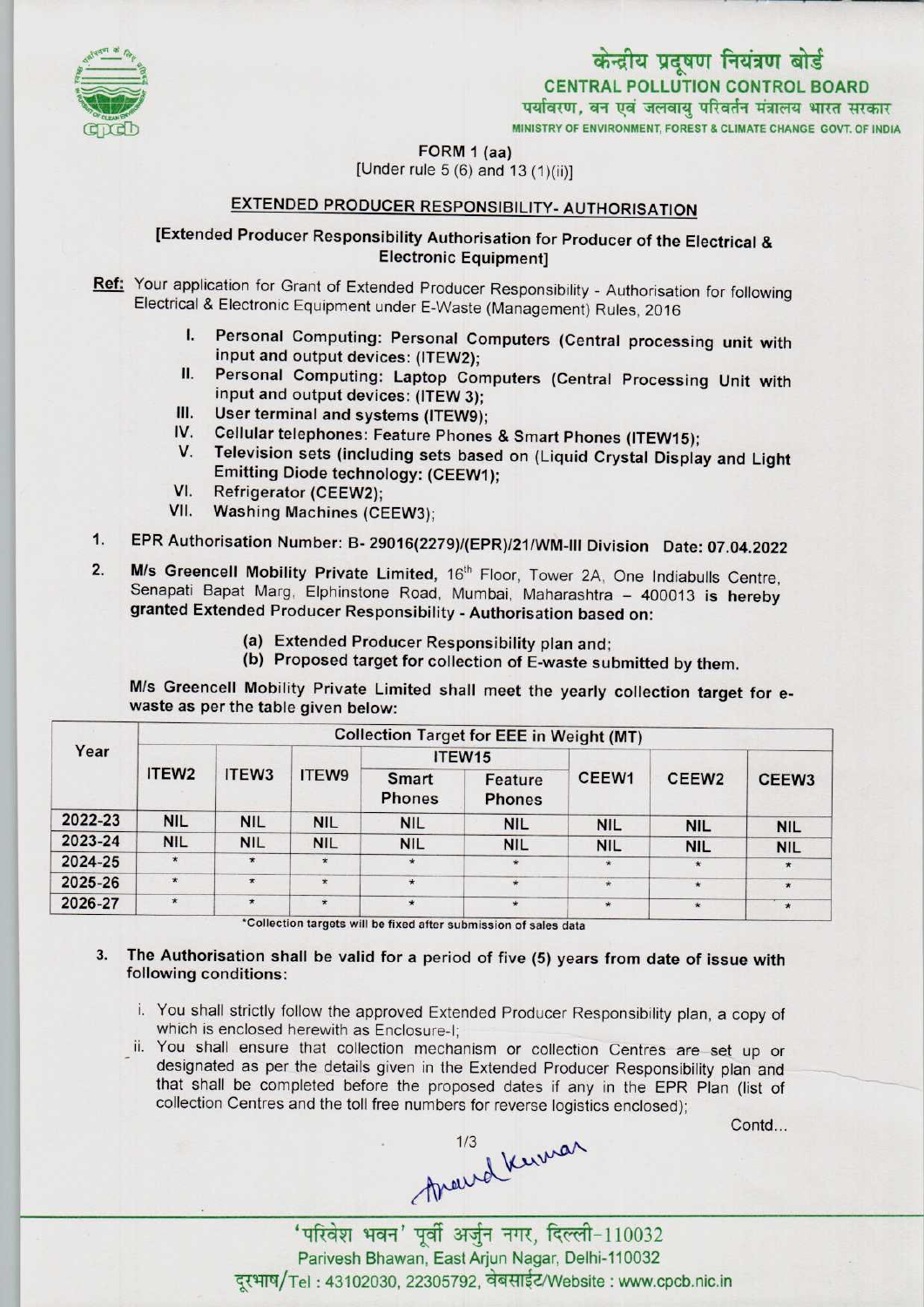

From Pre Page..

- iii. You shall ensure that all the collected e-waste is channelized to recycler/dismantler M/s E-waste Recycler India. Shed No 15 Roz ka Meo Industrial area Nuh and records shall be maintained at recycler/dismantler and your end;
- iv. You shall maintain records, in Form-2 of these Rules, of e-waste and make such records available for scrutiny by Central Pollution Control Board;
- v. You shall file annual returns in Form-3 to the Centra! Pollution Control Board on or before 30th day of June following the financial year to which that returns relates.

#### vi. General Terms & Conditions of the Authorisation:

- a.The authorisation shall comply with provisions of the Environment (Protection) Act, 1986 and the E-waste (Management) Rules,2016 made there under;
- b.The authorisation or its renewal shall be produced for inspection at the request of an officer authorised by the Central Pollution Control Board;
- c.Any change in the approved Extended Producer Responsibility plan should be informed to Central Pollution Control Board within 15 days on which decision shall be communicated by Central Pollution Control Board within sixty days;
- d. It is the duty of the authorised person to take prior permission of the Central Pollution Control Board to close down any collection centre/points or any other facility which are part of the EPR plan;
- e.An application for the renewal of authorisation shall be made aslaid down in subrule (vi) of rule of 13(1) the E- Waste (Management) Rules, 2016;
- f.The Board reserves right to cancel/amend/revoke the authorisation at any time as perthe policy of the Board or Government.

#### vii. Additional Conditions: -

- a) That the applicant will submit annual sales data along with annual returns;
- b)That the applicant has to ensure that the addresses of collection points provided by them in their EPR Plan are correct and traceable and the collection points/centres are functional;
- c) That the applicant will submit revised application for grant of EPR Authorisation in case of applicant adding/changing PRO or changing its EPR Plan;

213<br>Aravel Kurran

Contd...